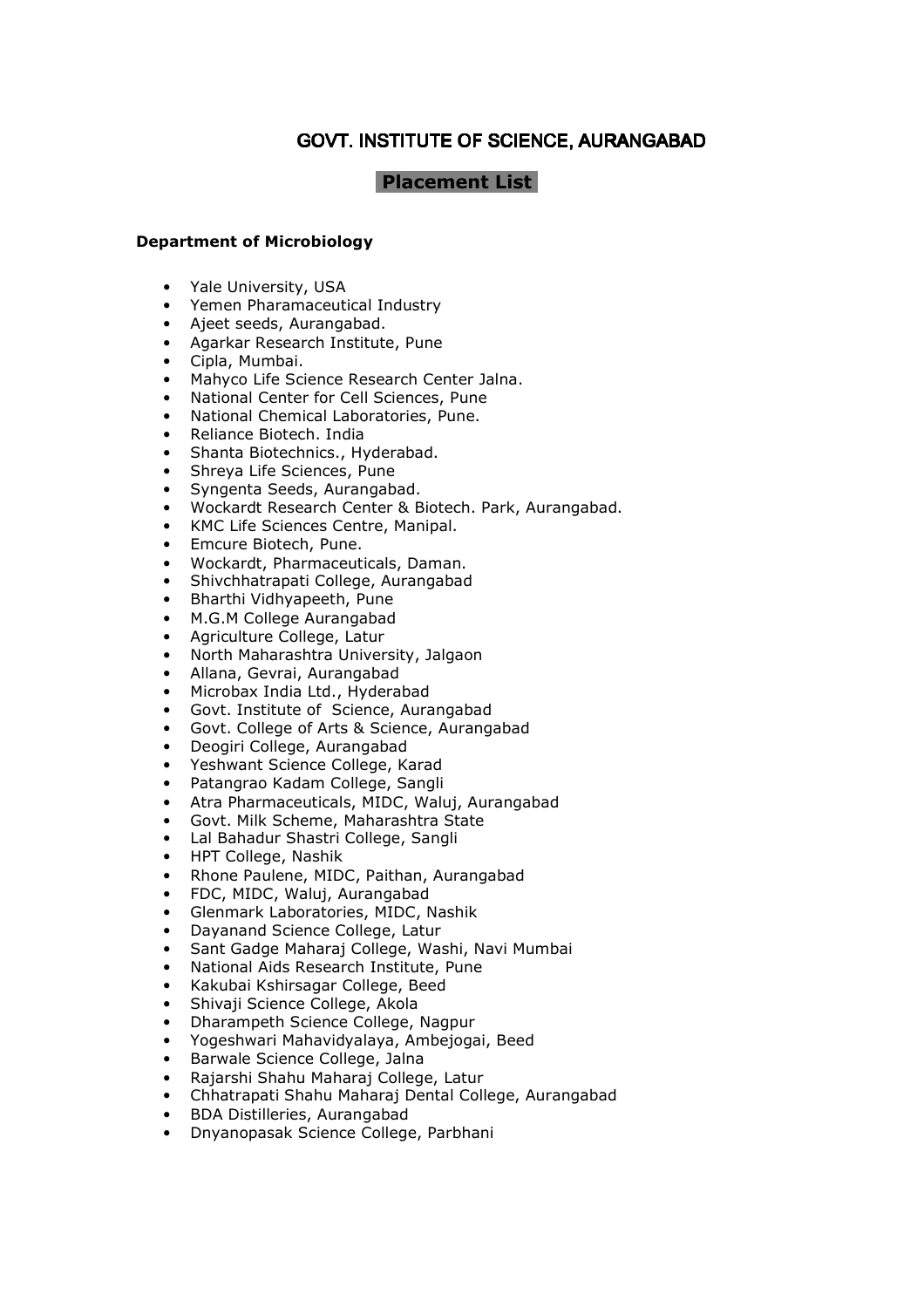- Shivaji Science College, Parbhani
- Maulana Azad Science College, Aurangabad
- Vidya Pratisthan, Baramati, Pune
- Miliya Science College, Beed
- Udaigiri Science College, Udgir
- Govt. Public Health Department, Maharashtra State
- Public Health Laboratory, Maharashtra State
- India Yeast, Uran, Mumbai
- Lupin Laboratories, Tarapur, Mumbai
- Dr.Reddy's Laboratories, Hyderabad
- Hindustan Antibiotics Ltd., Pimpri, Pune
- Cipla International, Banglore, Karnataka
- Johnson & Johnson, Waluj, Aurangabad
- Rallies India Ltd., Waluj, Aurangabad
- Ajanta Pharmaceuticals, Chikalthana, Aurangabad
- National Institute of Virology, Pune
- Indian Institute of Technology (IIT), Mumbai
- Govt. Medical College, Latur
- IPCA, Silvassa, Gujrat
- Oxford Science College, Banglore, Karnataka
- Woman's College, Burdhwan, West Bengal
- Mahyco Seeds, Jalna
- Institute of Microbial Technology, Chandigarh
- Rajaram Science College, Kolhapur<br>• MIDASCARE, Walui, Aurangahad
- MIDASCARE, Waluj, Aurangabad
- Netaji Subhashchandra Bose College, Nanded
- Swami Ramanand Tirth Marathwada University, Nanded
- Yeshwant College, Nanded
- Alembic Pharmaceuticals, Baroda, Gujrat
- CIPLA Pharmaceuticals, Phonda, Goa

#### Department of Geology

- Deogiri College, Aurangabad
- Jawaharlal Nehru Engineering College, Aurangabad
- Physical Research Laboratory, Panvel, Navi Mumbai
- District Collectorate Offices, Maharashtra State
- Groundwater Survey and Development Agency, Maharashtra State
- Directorate of Geology & Mining, Chandrapur, Nagpur
- Rajaram College, Kolhapur
- DBM Geotechnics, Mumbai
- Science College, Nanded
- Polytechnic College, Sakoli, Bhandara
- Defense Research and Development Organization, New Delhi

#### Department of Biotechnology

- Regional Research Laboratory, Jammu & Kashmir
- Wockardt Research Center & Biotech. Park, Aurangabad.
- MAHYCO Research Centre, Jalna
- National Centre for Cell Sciences, Pune